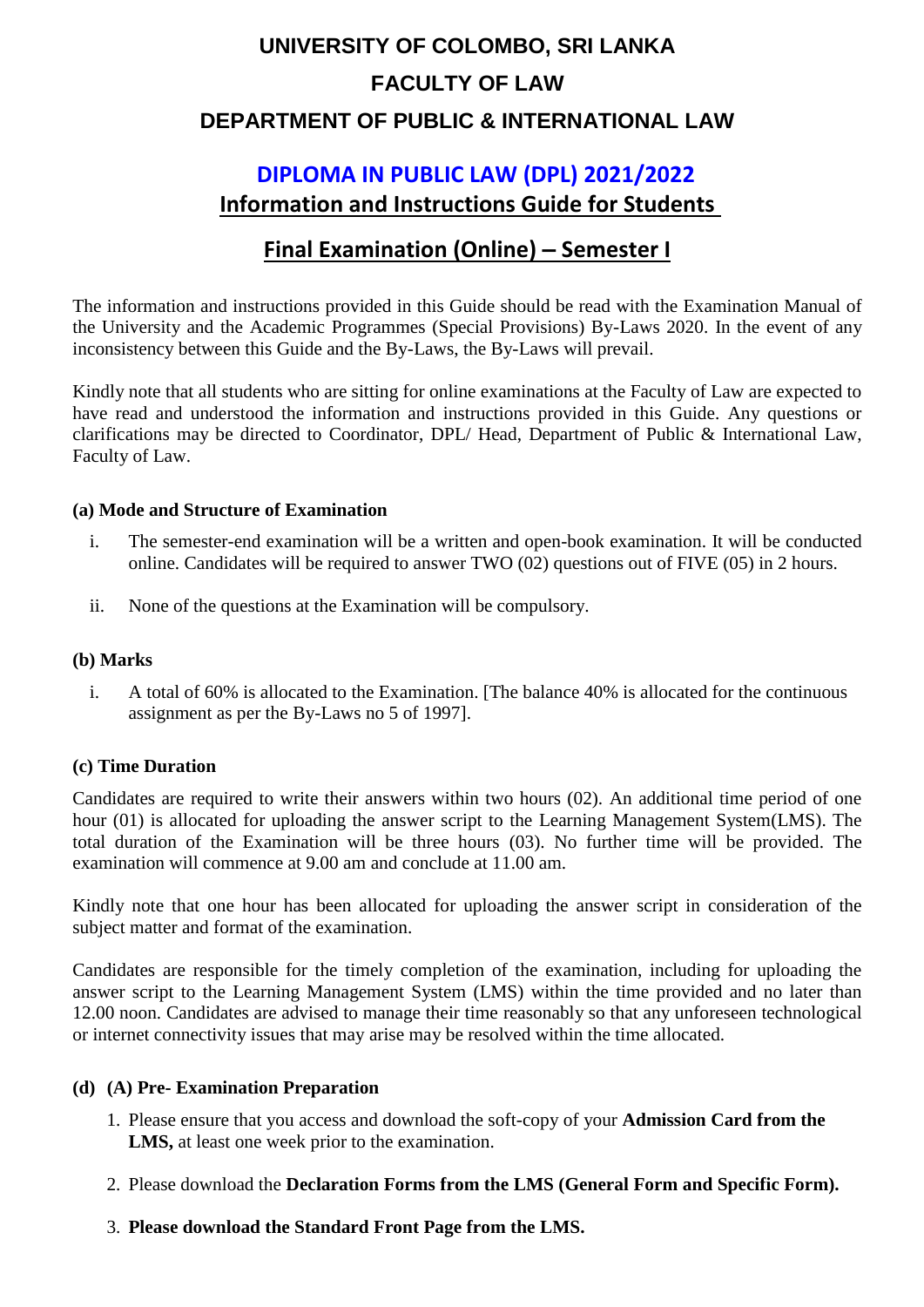4. Kindly ensure that you are appropriately prepared to face the examinations. Prior preparation would include having suitable writing papers, black ballpoint pens, appropriate electronic devices, compatible technology, internet connectivity and access to the **Learning Management System (LMS).** 

#### **(d) (B) Procedure to be followed on the Day of the Relevant Examination**

- 1. On the day of the examination, you are required to upload the SIGNED and scanned copies of the Admission Card (both sides) and the two Declaration Forms (General and Specific) on the **two separate portals** provided on the Examination Paper Page on LMS.
- 2. You are required to upload these documents between 8.00am -8.45am on the day of the examination. **Please note that the submission of the SIGNED Admission Form (BOTH sides) and the Declaration Forms prior to the examination is compulsory.**
- 3. Please ensure that you have the official contact details of the Course Coordinator (DPL), the Designated Supervisor of the examination and Assigned Invigilators for the examination. The relevant phone numbers will be provided on the Examination Page on the LMS

#### **(e) The Examination**

- 1. The examination will be for the duration of two (2) hours. An additional period of one (01) hour has been allocated to provide time for uploading the answer scripts as prescribed.
- 2. The examination paper will be available via the Learning Management System (LMS) portal at 8.55 am. Candidates are required to download the question paper on an appropriate device (a desktop, laptop etc) and commence the examination.
- 3. The examination will be for two (2) hours from 9.00 am to 11.00 am. Any candidate who continues to write on the answer script after 11.00 am will be deemed to have committed an examination offence.
- 4. On or before 12.00 pm, candidates are required to upload the answer script with **Standard Front Page** to the Learning Management System (LMS). A drop box will be created in the LMS for uploading the answer scripts (This will be similar to the online submission of assignments for continuous assessment).
- 5. The Law Faculty will operate a hotline for the examination. The Coordinator of the Course, the Designated Supervisor of the examination and Assigned Invigilators will be contactable via this hotline. In addition, candidates may contact them by official email. Relevant contact information will be provided prior to the Examination.

#### **(f) Specific Steps to be followed during Examinations**

- 1. Log in to the Learning Management System (LMS) no later than 8.00 am on the day of the examination. By 8.55 am you may click on the link for the question paper and download it.
- 2. Use the common front page (which will be provided on the Learning Management System) as the first page of your answer script.
- 3. Write your answers in a **A4 Size** paper (ruled/lined paper or otherwise).
- 4. As is the case of an in person examination, you **are not allowed** to word process or type-set your answers. This rule does not apply to any candidate who has been exempted by the University